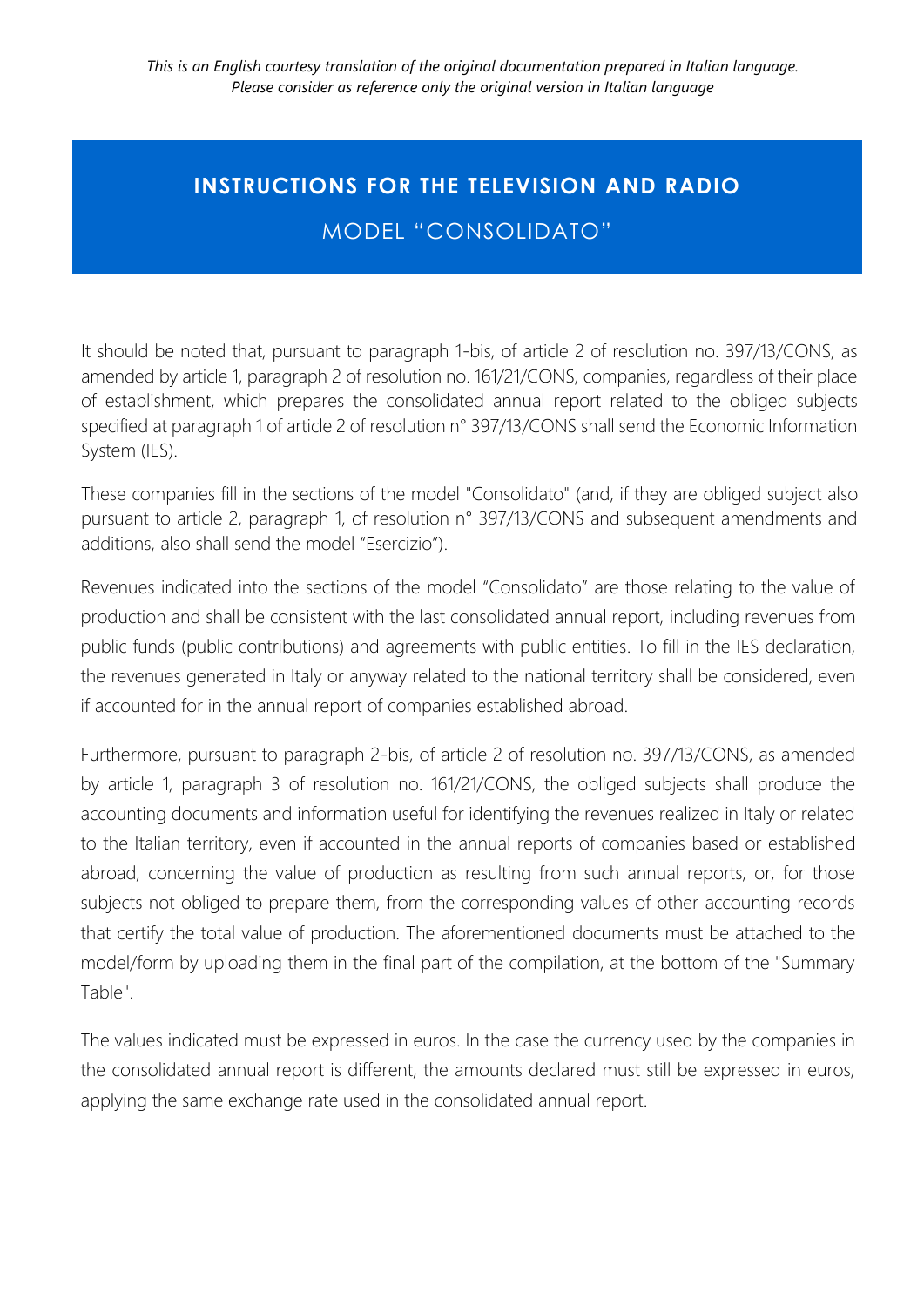## **National and local television on DTT and satellite television (including Audiovisual Media Services) [AT]**

This section must be completed by all companies that prepare the consolidated annual report of companies that, for whatever reason and in whatever manner, operate in the television sector (also through the transmission broadcasting and delivering of contents to the end-users via pay TV subscriptions).

This section relates to television broadcasting on digital terrestrial and satellite platforms. Revenues from online audiovisual content services in return for payment shall be entered in the section "Internet: Online Publishing, Online Audiovisual Content, Online Advertising, Online Search Engines and Online Intermediation Services [IT]".

| <b>Item</b> | <b>Instructions</b>                                                                                                                                            |
|-------------|----------------------------------------------------------------------------------------------------------------------------------------------------------------|
| 56          | Total revenues AT section (Values consistent with those shown in the consolidated annual report).<br>Automatic sum of the amounts of the following items 57+69 |
|             | Free television revenues                                                                                                                                       |
| 57          | National and local free television revenues<br>Automatic sum of the amounts of the following items 58+59+64+65+66+67+68                                        |
| 58          | TV licence fees<br>Revenues from tv licence fees (net from tax rights and related to the television public services).                                          |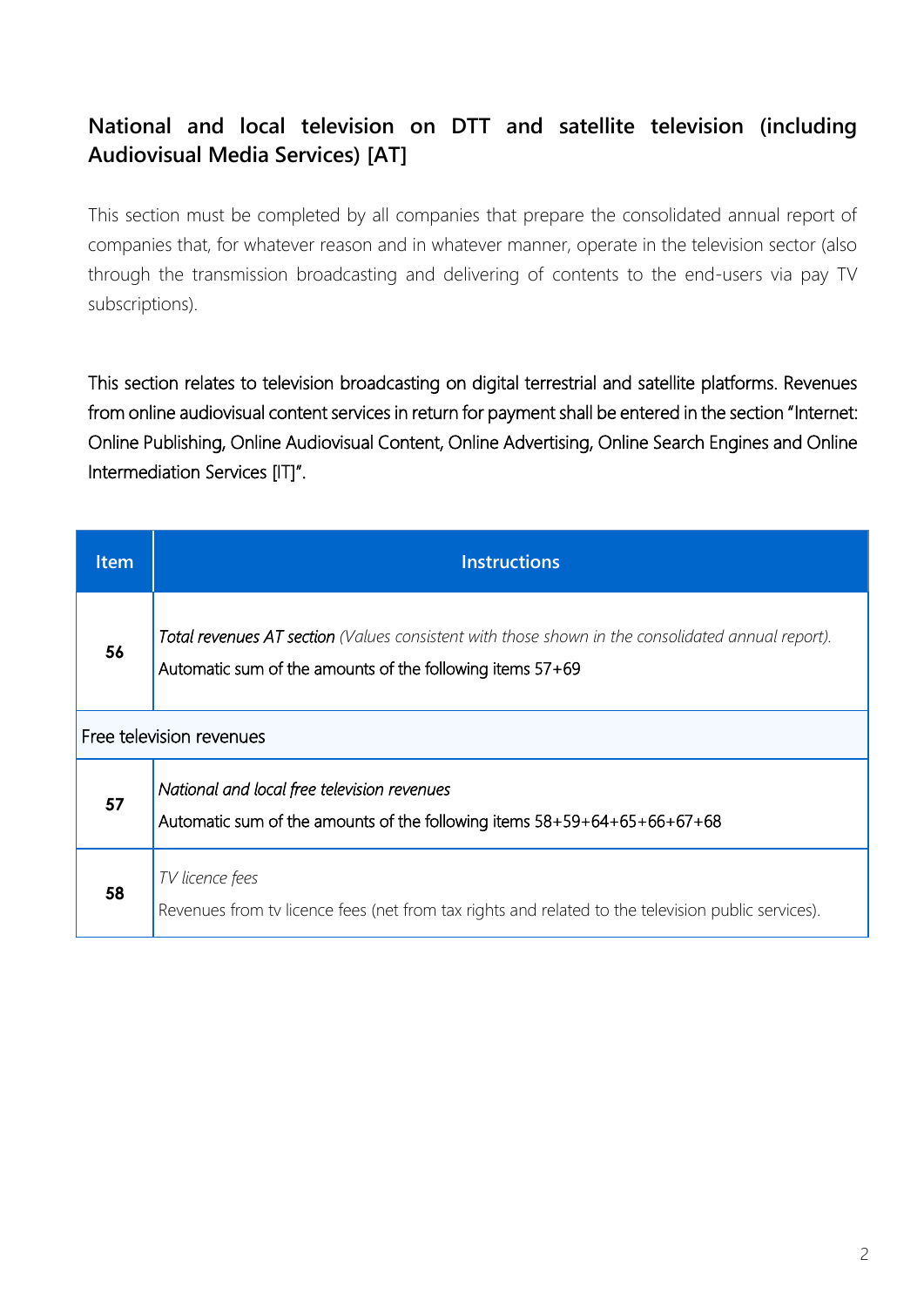*Revenues from advertising on channels/programmes broadcast by the Group (including telepromotions, teleshopping, sponsorships and product placements) (net of discounts and agency fees) (excluding online advertising)*

Automatic sum of the amounts of the following items 60 and 61. Values equal to the sum of the amount of the items 62 and 63.

Total consolidate group revenues received from the sale of own television advertising spaces meaning any form of announcements broadcast (on digital terrestrial and satellite platforms), aimed at promoting the supply of goods or services, regardless of the form and duration (advertising spot, telepromotions, "minispot", etc...).

Revenues from telepromotions, teleshopping, sponsorship and *product placement*, and revenues from the sale of advertising spaces to public entities (institutional advertising) are entered. Revenues from online advertising (item 163 and following) are excluded and shall be entered in the section "*Internet: Online Publishing, Online Audiovisual Content, Online Advertising, Online Search Engines and Online Intermediation services [IT]"*.

Consolidated revenues from the sale of television advertising spaces on behalf of third parties (not belonging to the Group) shall be entered in the section "*Sales houses that manage and sold advertising space on traditional media (Newspapers, Magazines, TV, Radio, ...) [CC]*".

The amounts are net of discounts and agency fees.

**59**

**60**

Revenues from telepromotions: consolidated group revenues deriving from any form of announcements broadcast, as part of a program, consisting in displaying of products, verbal and visual presentation of goods or services of a producer or a service provider aimed at promoting the supply of goods or services, including immovable property, rights and obligations, in return for payment.

Revenues from teleshopping: consolidated group revenues deriving from direct offers broadcast to the public with a view to the supply of goods or services, including immovable property, rights and obligations, in return for payment.

Revenues from sponsorship: consolidated group revenues deriving from means any contribution made by public or private undertakings or natural persons not engaged in providing audiovisual media services or in the production of audiovisual works, to the financing of audiovisual media services or programmes with a view to promoting their name, trade mark, image, activities or products.

Product placement: consolidated group revenues deriving from any form of audiovisual commercial communication consisting of the inclusion of or reference to a product, a service or the trade mark thereof so that it is featured within a programme, in return for payment or for similar consideration.

- *revenues from advertising sales through sales houses not belonging to the Group*

Consolidated group revenues from the sale - through sales houses not belonging to the Group - of own television advertising spaces (on digital and satellite platforms) aimed at broadcasting national and local announcements, regardless of the form and duration (advertising spot, telepromotions, "minispot", …).

Revenues from the sale of advertising spaces to public entities (institutional advertising) are entered.

The amounts are net of discounts and agency fees.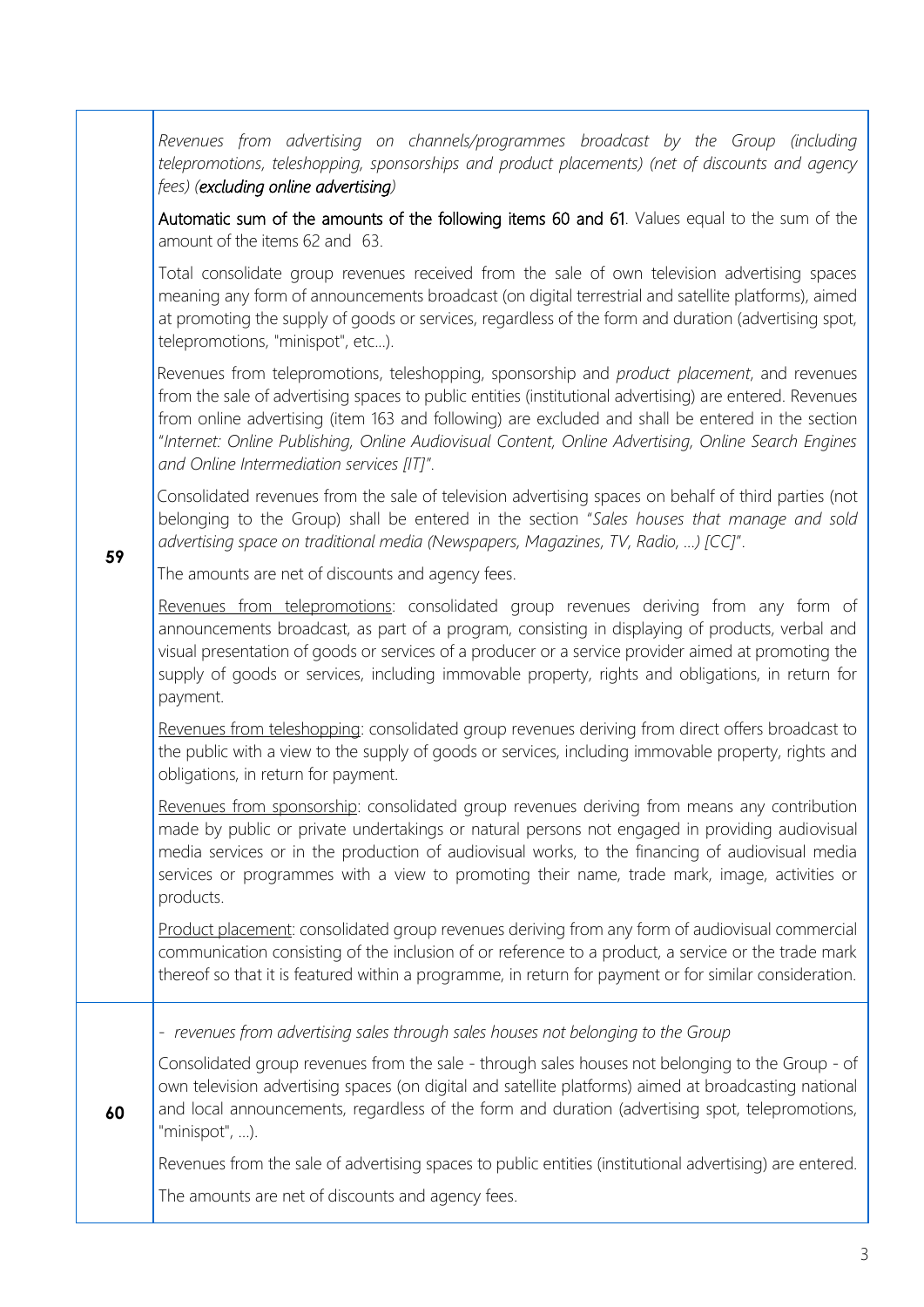| 61 | revenues from direct sales of advertising (also through the sales house of the Group)Consolidated<br>$\frac{1}{2}$<br>group revenues from the direct sales (also through the sales house of the Group) of own television<br>advertising spaces aimed at broadcasting national and local announcements, regardless of the form<br>and duration (advertising spot, telepromotions, "minispot", ).<br>Revenues from the sale of advertising spaces to public entities (institutional advertising) are entered. |
|----|-------------------------------------------------------------------------------------------------------------------------------------------------------------------------------------------------------------------------------------------------------------------------------------------------------------------------------------------------------------------------------------------------------------------------------------------------------------------------------------------------------------|
|    | Revenues from national advertising                                                                                                                                                                                                                                                                                                                                                                                                                                                                          |
|    | Consolidated group revenues from the sale - through sales houses and direct sales - of own<br>television advertising spaces (on digital and satellite platforms) aimed at broadcasting national<br>announcements, regardless of the form and duration (advertising spot, telepromotions, "minispot",<br>$\ldots$ ).                                                                                                                                                                                         |
| 62 | Revenues from the sale of advertising spaces to public entities (institutional advertising) are entered.                                                                                                                                                                                                                                                                                                                                                                                                    |
|    | Revenues from online advertising (item 163 and following) are excluded and shall be entered in the<br>section "Internet: Online Publishing, Online Audiovisual Content, Online Advertising, Online Search<br>Engines and Online Intermediation services [IT]".                                                                                                                                                                                                                                              |
|    | The amounts are net of discounts and agency fees.                                                                                                                                                                                                                                                                                                                                                                                                                                                           |
|    | Revenues from local advertising                                                                                                                                                                                                                                                                                                                                                                                                                                                                             |
|    | Consolidated group revenues from the sale - through sales houses and direct sales - of own<br>television advertising spaces (on digital and satellite platforms), aimed at broadcasting local<br>announcements, regardless of the form and duration (advertising spots, other forms of advertising,<br>"minispot", etc.).                                                                                                                                                                                   |
| 63 | Revenues from the sale of advertising spaces to public entities (institutional advertising) are entered.                                                                                                                                                                                                                                                                                                                                                                                                    |
|    | Revenues from online advertising (item 163 and following) are excluded and shall be entered in the<br>section "Internet: Online Publishing, Online Audiovisual Content, Online Advertising, Online Search<br>Engines and Online Intermediation services [IT]".                                                                                                                                                                                                                                              |
|    | The amounts are net of discounts and agency fees.                                                                                                                                                                                                                                                                                                                                                                                                                                                           |
| 64 | Revenues from the sale of television content to other operators                                                                                                                                                                                                                                                                                                                                                                                                                                             |
|    | Consolidated group revenues from the sale (at wholesale level) to other operators (not belonging<br>to the Group) of television content broadcast on free television channels/programmes.                                                                                                                                                                                                                                                                                                                   |
|    | Revenues from the sale of network operator services to other operators                                                                                                                                                                                                                                                                                                                                                                                                                                      |
| 65 | Revenues from the sale (at wholesale level) to other operators (not belonging to the Group) of<br>network operator services on digital and satellite platforms.                                                                                                                                                                                                                                                                                                                                             |
|    | Revenues from public funds (public contributions)                                                                                                                                                                                                                                                                                                                                                                                                                                                           |
| 66 | Amounts paid by the State or other public bodies for the exercise of the group's television activities<br>and accounted for within the revenues relating to the activity itself.                                                                                                                                                                                                                                                                                                                            |

Τ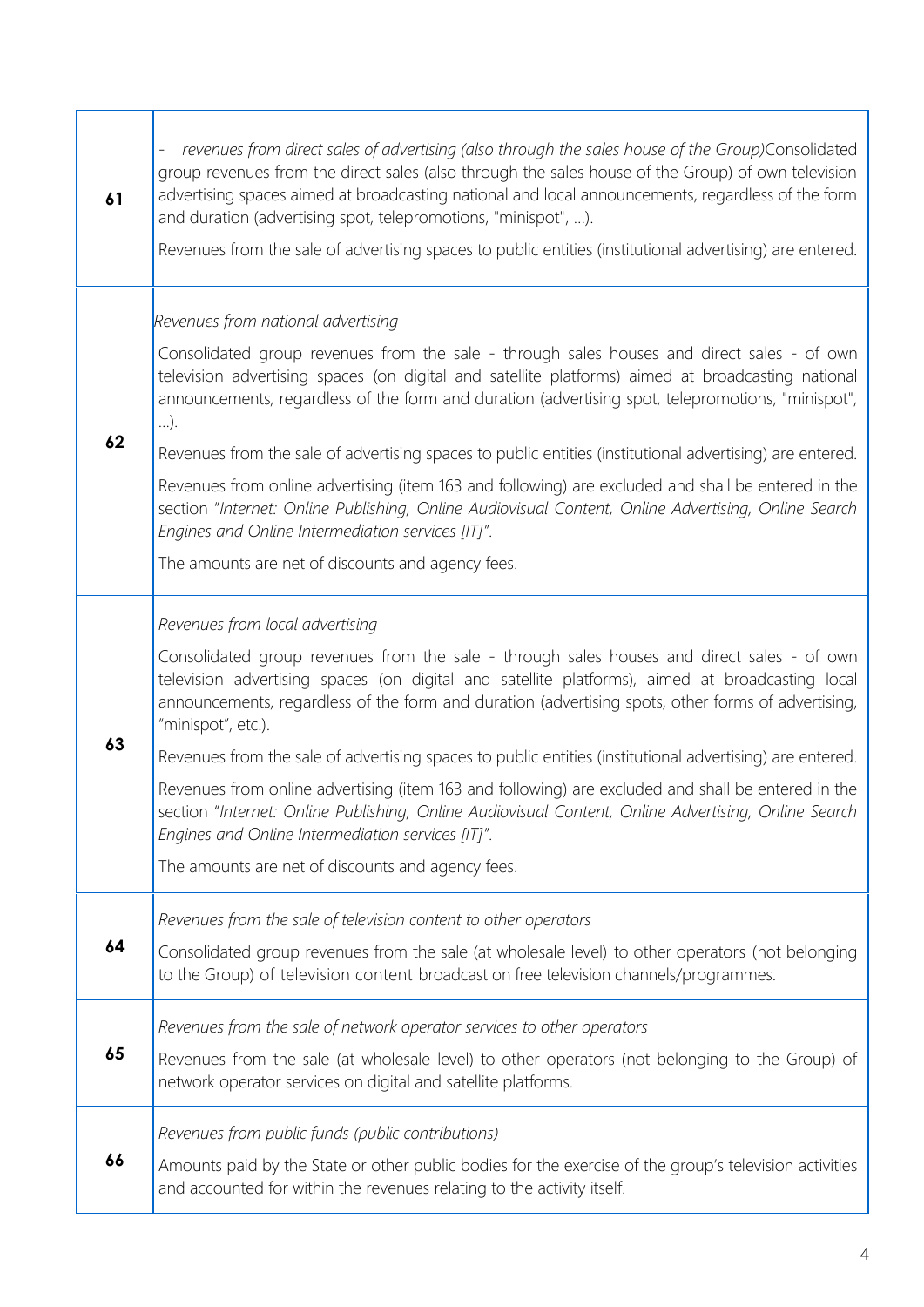| 67              | Revenues from agreements with public entities<br>Consolidated group revenues from agreements or contracts signed with public entities for the supply<br>of television products and/or services.                                                                                                                                                                                                                                                                                                                                                                                                                                                                                                                                                                                                  |  |
|-----------------|--------------------------------------------------------------------------------------------------------------------------------------------------------------------------------------------------------------------------------------------------------------------------------------------------------------------------------------------------------------------------------------------------------------------------------------------------------------------------------------------------------------------------------------------------------------------------------------------------------------------------------------------------------------------------------------------------------------------------------------------------------------------------------------------------|--|
| 68              | Other revenues from free television activities (specify in the "Notes" box)<br>Consolidated group revenues from national and local free television activities not entered under the<br>previous items.                                                                                                                                                                                                                                                                                                                                                                                                                                                                                                                                                                                           |  |
| Pay-TV revenues |                                                                                                                                                                                                                                                                                                                                                                                                                                                                                                                                                                                                                                                                                                                                                                                                  |  |
| 69              | National and local pay-TV revenues<br>Automatic sum of the amounts of the following items 70+71+72+77+78+79+80+81.                                                                                                                                                                                                                                                                                                                                                                                                                                                                                                                                                                                                                                                                               |  |
| 70              | Revenues from sales of subscriptions fee (pay-tv) to the consumer<br>Consolidated group revenues from subscription fees (pay tv), resulting from the sales to the end<br>users of one or more channels/programmes or packages of channels/programmes broadcast on<br>digital and satellite platforms, in return of payment of a periodic fee.<br>Revenues from online audiovisual content services offers are excluded and shall be entered in the<br>section "Internet: Online Publishing, Online Audiovisual Content, Online Advertising, Online Search<br>Engines and Online Intermediation Services [IT]".<br>In the case of television broadcast offers on multiple platforms, please allocate the revenues pro rata<br>and, if this is not possible, to the prevailing broadcast platform. |  |
| 71              | Revenues from other paid offers (pay per view / NVOD) to the consumer<br>Consolidated group revenues from pay per view e near video on demand (NVoD) services, resulting<br>from the sales to the end users of one or more programmes broadcast on digital and satellite<br>platforms.<br>Revenues from online audiovisual content services offers are excluded and shall be entered in the<br>section "Internet: Online Publishing, Online Audiovisual Content, Online Advertising, Online Search<br>Engines and Online Intermediation Services [IT]".                                                                                                                                                                                                                                          |  |
| 72              | Revenues from advertising on channels/programmes broadcast by the Group (including<br>telepromotions, teleshopping, sponsorships and product placements) (net of discounts and agency<br>fees) (excluding online advertising)<br>For television advertising, telepromotions, teleshopping, sponsorships and product placement on<br>pay tv please relate to the definitions at item 59.<br>Revenues from online advertising (item 163 and following) are excluded and shall be entered in the<br>section "Internet: Online Publishing, Online Audiovisual Content, Online Advertising, Online Search<br>Engines and Online Intermediation services [IT]".<br>Automatic sum of the amounts of the following items 73 and 74. Values equal to the sum of the<br>amount of the items 75 and 76.     |  |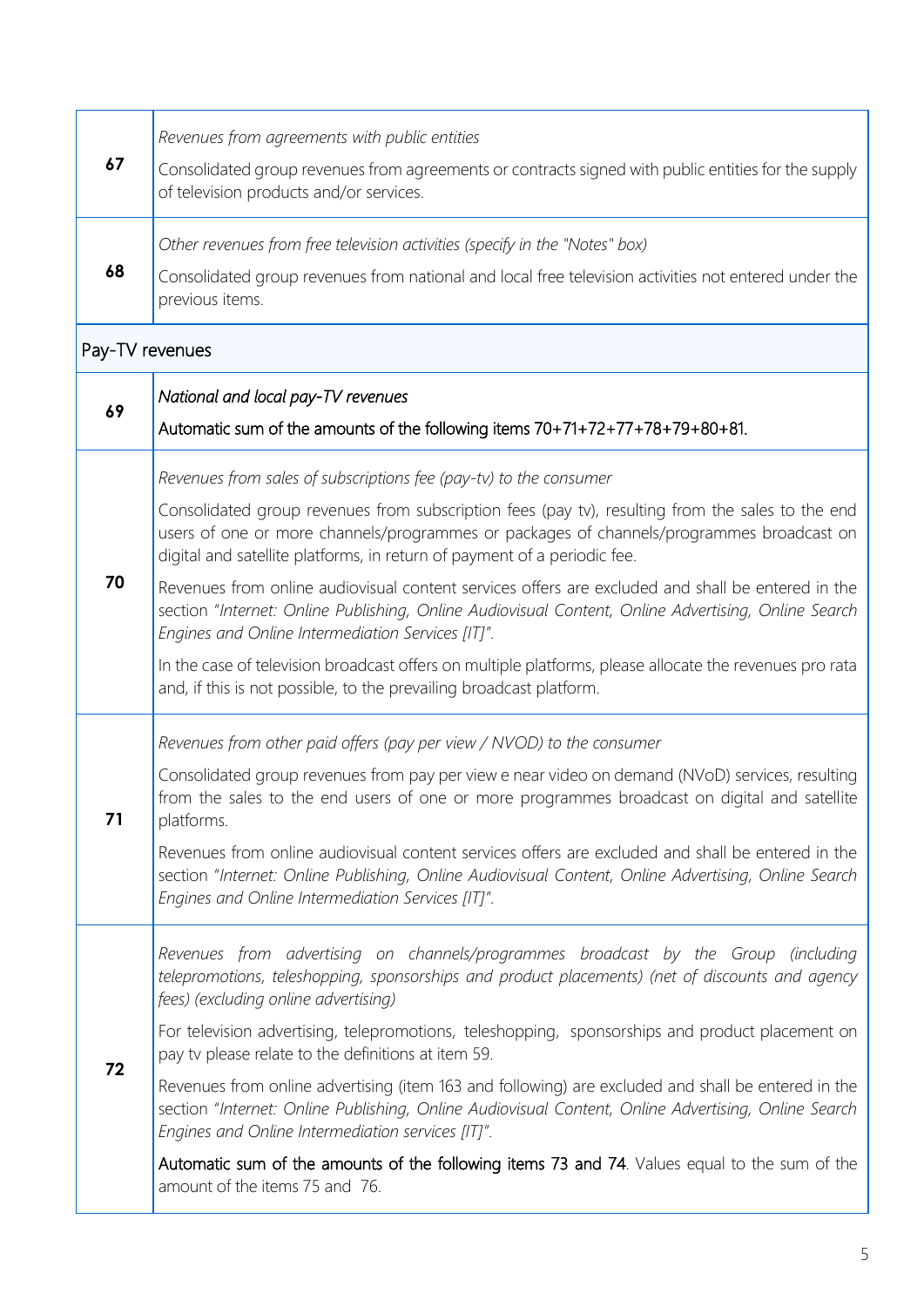| 73 | revenues from advertising sales through sales houses not belonging to the Group<br>$\qquad \qquad -$                                                                                                                                                                                                                           |
|----|--------------------------------------------------------------------------------------------------------------------------------------------------------------------------------------------------------------------------------------------------------------------------------------------------------------------------------|
|    | Consolidated group revenues from the sale - through sales houses not belonging to the Group - of<br>own television advertising spaces (on digital and satellite platforms) aimed at broadcasting national<br>and local announcements, regardless of the form and duration (advertising spot, telepromotions,<br>"minispot", ). |
|    | The amounts are net of discounts and agency fees.                                                                                                                                                                                                                                                                              |
| 74 | revenues from direct sales of advertising (also through the sales house of the Group)<br>$\overline{\phantom{0}}$                                                                                                                                                                                                              |
|    | Consolidated group revenues from the direct sales (also through the sales house of the Group) of<br>own television advertising spaces (on digital and satellite platforms) aimed at broadcasting national<br>and local announcements, regardless of the form and duration (advertising spot, telepromotions,<br>"minispot", ). |
|    | Revenues from national advertising                                                                                                                                                                                                                                                                                             |
|    | Consolidated group revenues from the sales - through sales houses and direct sales - of own<br>television advertising spaces (on digital and satellite platforms) aimed at broadcasting national<br>announcements, regardless of the form and duration (advertising spot, telepromotions, "minispot",<br>$\ldots$ ).           |
| 75 | Revenues from the sale of advertising spaces to public entities (institutional advertising) are entered.                                                                                                                                                                                                                       |
|    | Revenues from online advertising (item 163 and following) are excluded and shall be entered in the<br>section "Internet: Online Publishing, Online Audiovisual Content, Online Advertising, Online Search<br>Engines and Online Intermediation services [IT]".                                                                 |
|    | The amounts are net of discounts and agency fees.                                                                                                                                                                                                                                                                              |
|    | Revenues from local advertising                                                                                                                                                                                                                                                                                                |
|    | Consolidated group revenues from the sales - through sales houses and direct sales - of own<br>television advertising spaces (on digital and satellite platforms) aimed at broadcasting local<br>announcements, regardless of the form and duration (advertising spot, telepromotions, "minispot",<br>$\ldots$ ).              |
| 76 | Revenues from the sale of advertising spaces to public entities (institutional advertising) are entered.                                                                                                                                                                                                                       |
|    | Revenues from online advertising (item 163 and following) are excluded and shall be entered in the<br>section "Internet: Online Publishing, Online Audiovisual Content, Online Advertising, Online Search<br>Engines and Online Intermediation services [IT]".                                                                 |
|    | The amounts are net of discounts and agency fees.                                                                                                                                                                                                                                                                              |
| 77 | Revenues from the sale of television content to other operators                                                                                                                                                                                                                                                                |
|    | Consolidated group revenues from the sale (at wholesale level) to other operators (not belonging<br>to the Group) of television content broadcast on pay-tv channels/programmes.                                                                                                                                               |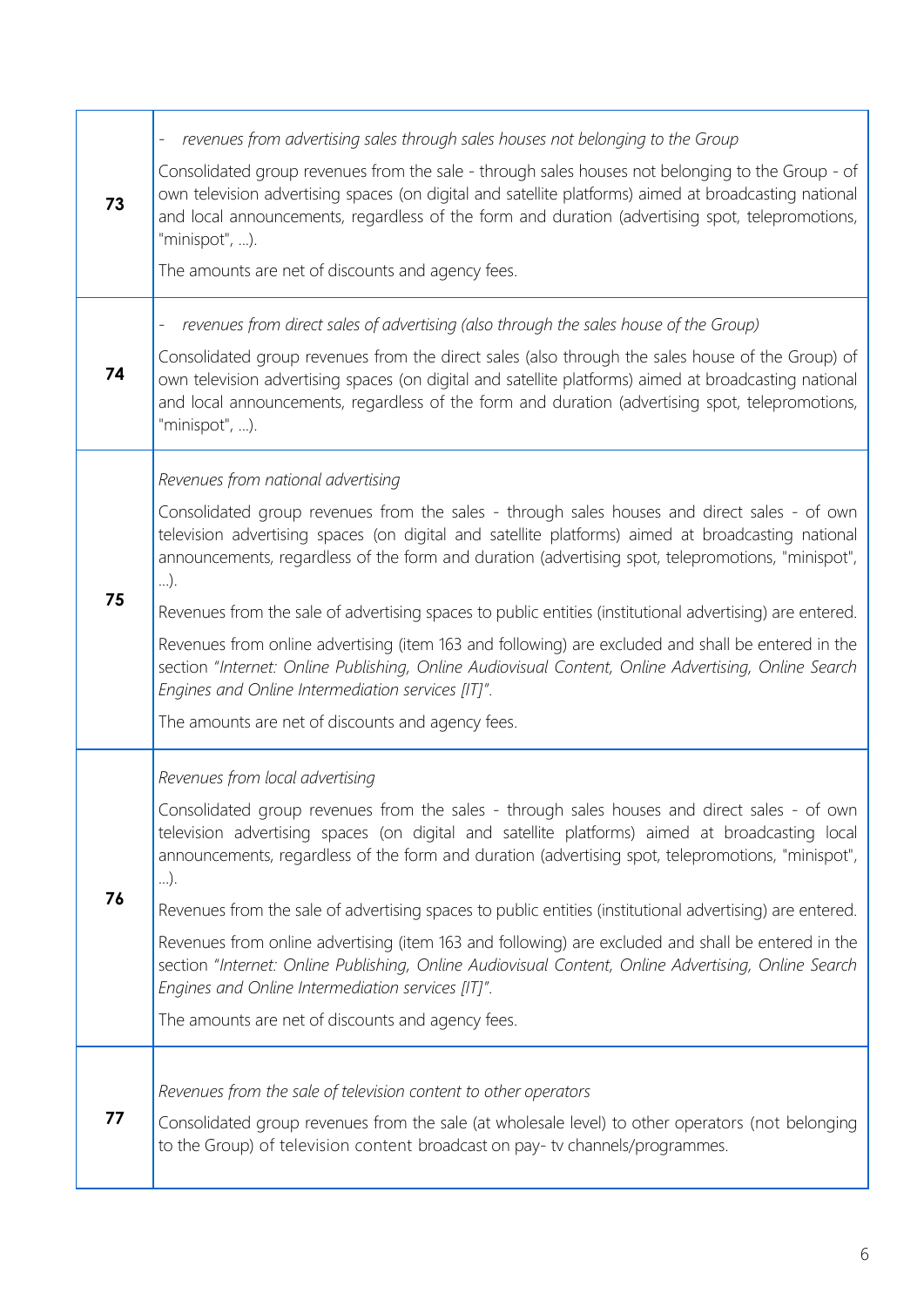| 78                                                                       | Revenues from the sale of network operator services to other operators<br>Consolidated group revenues from the sale (at wholesale level) to other operators (not belonging<br>to the Group) of network operator services on digital and satellite platforms.                                  |
|--------------------------------------------------------------------------|-----------------------------------------------------------------------------------------------------------------------------------------------------------------------------------------------------------------------------------------------------------------------------------------------|
| 79                                                                       | Revenues from public funds (public contributions)<br>Amounts paid by the State or other public bodies for the exercise of the group's television activities<br>and accounted for within the revenues relating to the activity itself.                                                         |
| 80                                                                       | Revenues from agreements with public entities<br>Consolidated group revenues from agreements or contracts signed with public entities for the supply<br>of television products and/or services.                                                                                               |
| 81                                                                       | Other revenues from pay-TV activities (specify in the "Notes" box)<br>Consolidated group revenues from pay-tv activities not entered under the previous items.                                                                                                                                |
| Costs from national and local television activities (free TV and pay-TV) |                                                                                                                                                                                                                                                                                               |
| 82                                                                       | Total costs from free television and pay-tv (national and local)<br>Values consistent with those shown in the consolidated annual report.<br>If the Group operates in more than one business segment, the specific portion for common/joint<br>cost components shall be entered in this item. |
| 83                                                                       | Costs from the purchase of broadcasting rights<br>Costs, portion of the item 82, deriving from the purchase of television programs broadcasting rights.                                                                                                                                       |
| 84                                                                       | Costs from the purchase of broadcasting rights for sporting events<br>Charges, portion of the item 83, deriving from the purchase of sports channels and programmes<br>broadcasting rights.                                                                                                   |
| 85                                                                       | Costs from the purchase of broadcasting rights for the Serie A and B football leagues<br>Charges/fees, portion of the item 84, deriving from the purchase of Serie A and Serie B (Italian<br>Football League) broadcasting rights.                                                            |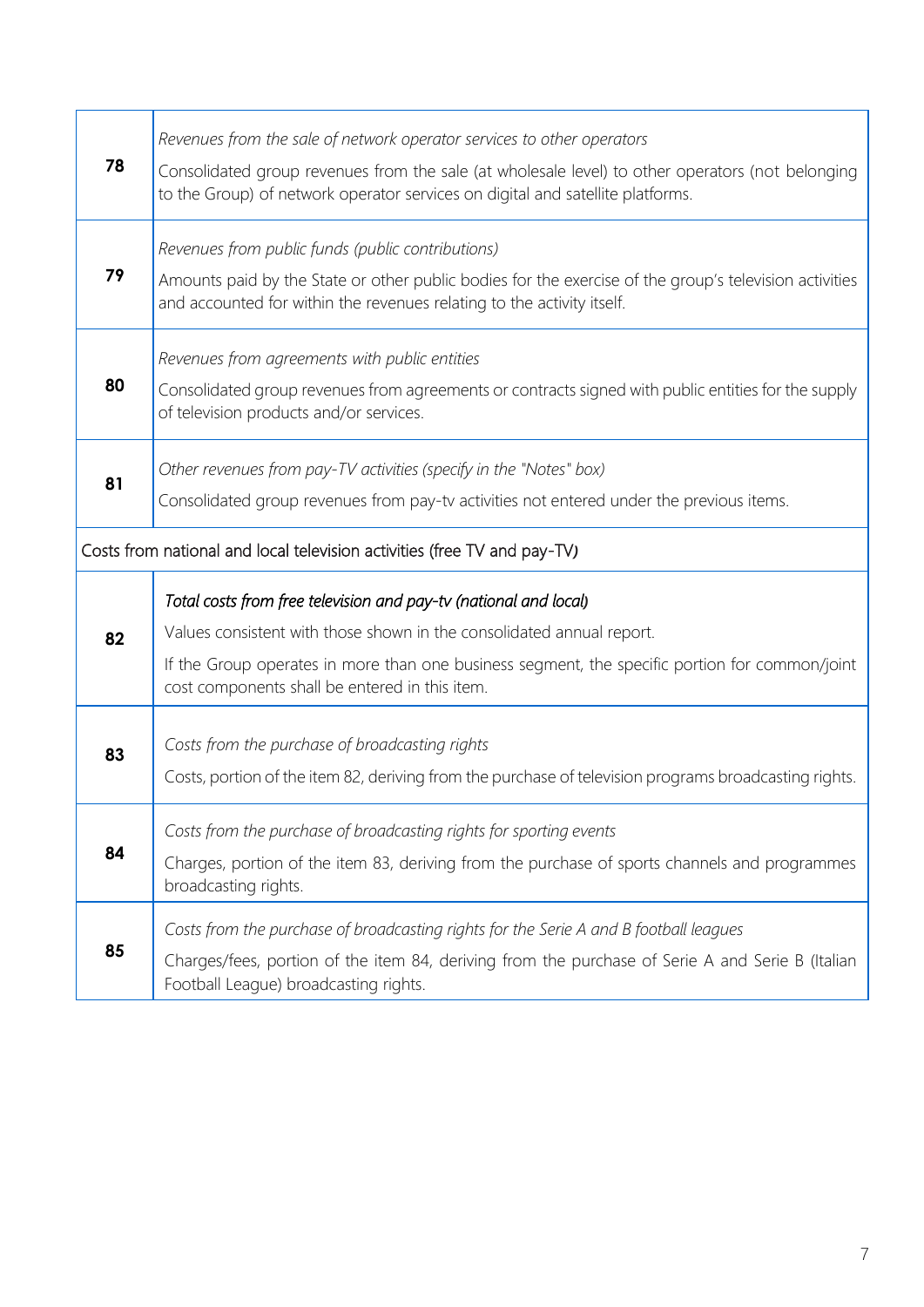## **National and local radio (including network operators) [CT]**

| Item | <b>Instructions</b>                                                                                                                                                                                                                                                                                                                                                                                                                                                                                                                                                                                                                                                                                                                                                                                                                                                                                                                                                                                                                                                                                                                                                                                                                                                                                                                               |
|------|---------------------------------------------------------------------------------------------------------------------------------------------------------------------------------------------------------------------------------------------------------------------------------------------------------------------------------------------------------------------------------------------------------------------------------------------------------------------------------------------------------------------------------------------------------------------------------------------------------------------------------------------------------------------------------------------------------------------------------------------------------------------------------------------------------------------------------------------------------------------------------------------------------------------------------------------------------------------------------------------------------------------------------------------------------------------------------------------------------------------------------------------------------------------------------------------------------------------------------------------------------------------------------------------------------------------------------------------------|
| 86   | Total revenues CT section (Values consistent with those shown in the consolidated annual report).<br>Automatic sum of the amounts of the following items 87+88+93+94+95                                                                                                                                                                                                                                                                                                                                                                                                                                                                                                                                                                                                                                                                                                                                                                                                                                                                                                                                                                                                                                                                                                                                                                           |
| 87   | Radio licence fees<br>Revenues from radio licence fees (net from tax rights and related to the radio public services).                                                                                                                                                                                                                                                                                                                                                                                                                                                                                                                                                                                                                                                                                                                                                                                                                                                                                                                                                                                                                                                                                                                                                                                                                            |
| 88   | Revenues from advertising on channels/programmes broadcast by the Group (including<br>radiopromotions and sponsorships net of discounts and agency fees) (excluding online advertising)<br>Automatic sum of the amounts of the following items 89 and 90. Values equal to the sum of the<br>amount of the items 91 and 92.<br>Total consolidated group revenues received from the sales of own radio advertising spaces, aimed<br>at broadcasting national and local announcements, regardless of the form and duration (spot,<br>radiopromotions, "minispot", ), including radiopromotions and sponsorships, and excluding online<br>advertising.<br>For radiopromotions and sponsorships please relate to the definitions at item 59.<br>Revenues from online advertising (item 163 and following) are excluded and shall be entered in the<br>section "Internet: Online Publishing, Online Audiovisual Content, Online Advertising, Online Search<br>Engines and Online Intermediation services [IT]".Consolidated revenues from the sale of radio<br>advertising spaces on behalf of third parties (not belonging to the Group) shall be entered in the<br>section "Sales houses that manage and sold advertising space on traditional media (Newspapers,<br>Magazines, TV, Radio, ) [CC]". The amounts are net of discounts and agency fees. |
| 89   | - revenues from advertising sales through sales houses not belonging to the Group<br>Consolidated group revenues from the sale - through sales houses not belonging to the Group - of<br>own radio advertising spaces aimed at broadcasting national and local announcements, regardless<br>of the form and duration (spots, radiopromotions, "minispot", ).<br>The amounts are net of discounts and agency fees.                                                                                                                                                                                                                                                                                                                                                                                                                                                                                                                                                                                                                                                                                                                                                                                                                                                                                                                                 |
| 90   | - revenues from direct sales of advertising (also through the sales house of the Group)<br>Consolidated group revenues from the direct sales (also through the sales house of the Group) of<br>own radio advertising spaces aimed at broadcasting national and local announcements, regardless<br>of the form and duration (spots, radiopromotions, "minispot", ).                                                                                                                                                                                                                                                                                                                                                                                                                                                                                                                                                                                                                                                                                                                                                                                                                                                                                                                                                                                |